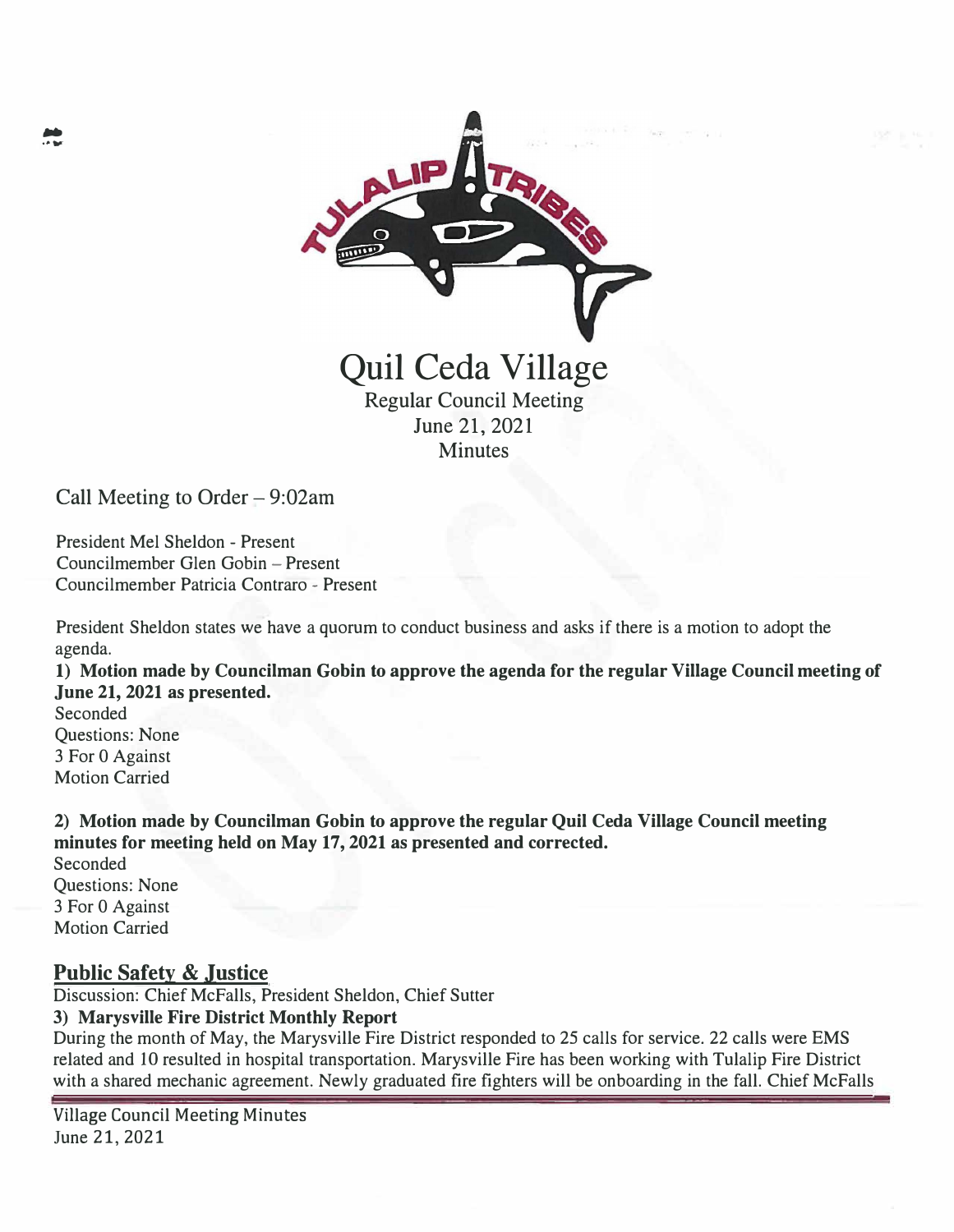handed out hand sanitizer and pens to the Council. President Sheldon thanked Chief McFalls and Marysville Fire for their continued community support.

### **4) Tulalip Police Department Monthly Report**

Chief Sutter asks the Council to look at the reports included in their agenda packet to see that crimes against people are down, property crime did not change. Those numbers will change next month as we have received more calls to report property crime or theft at the retail centers. This number will begin to increase as we have reopened to full capacity, criminals will naturally increase. With that, TPD has continued to work with Home Depot, SPO, and Walmart to discuss loss prevention/deterrents and policy changes. Cameron Reyes, Property Management, asks if TPD can increase activity to reduce overnight camping in the parking lots. Chief Sutter announced that the department received a grant to providing funding for the purchase of a drone and training. They have reached out to the Quil Ceda Village GIS team to schedule a meeting with Chris Wright to assist with that. Once training is complete, the officers will be FAA certified drone operators.

# **Administration**

**5) Motion made by Councilman Gobin to adopt Motion to Adopt Resolution 2021-15 amending Resolution 2021-14 adding the following employees as eligible for the 5% COLA; All Contract employees, Temporary/Seasonal Employees, Employees who have moved to a new position (through competitive process or transfer) and are on probationary period.**

Seconded Questions: None 3 For O Against Motion carried

**6) Motion made by Councilman Gobin to adopt Motion to Adopt Resolution 2021- 16 wherein approving the COVID-19 Face Covering Order Amendment to be effective immediately.**

Seconded Questions: None 3 For O Against Motion carried

**7) Motion made by Councilman Gobin to lift the ban on Travel and Training for QCV and Enterprises at the General Managers discretion.**

Seconded Questions: None 3 For O Against Motion carried

**8) Motion made by Councilman Gobin that if an employee is traveling on behalf of QCV and/or business enterprises that the employee possess a valid vaccination card prior to traveling.** Seconded Questions: None 3 For O Against Motion carried

Village Council Meeting Minutes June 21, 2021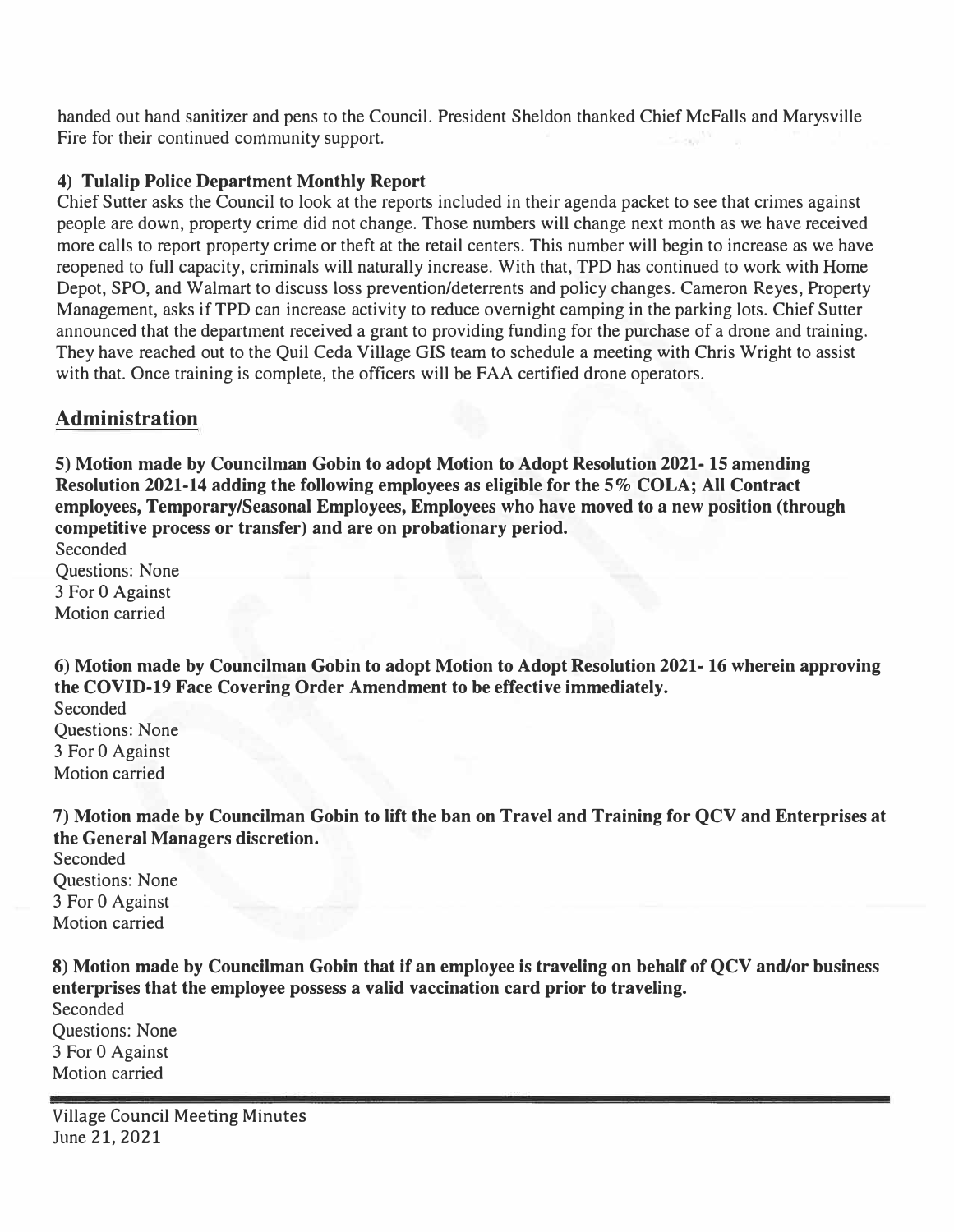# **Human Resources**

### 9) Motion made by Councilman Gobin to adopt Motion to Adopt Resolution 2021-17 wherein approving the amendments to the COVID-19 Employee Expectations and Leave Policy to be effective June 7, 2021.

Seconded **Questions: None** 3 For 0 Against Motion carried

# **Finance**

Discussion: Mark Sabo

### 10) Monthly Finance Report

This month's report, thru May, shows that we are at 35% for revenue from taxes. They have not quite returned to normal. Our expenses are 2 million dollars ahead, but that is because our public safety expenses have not been paid yet.

11) Motion made by Councilman Gobin to adopt Motion to Adopt Resolution 2021-18 approving the transfer of funds in the amount of \$4,200,000 from the QCV Tax account to the main operating account for the third quarter operating expenses.

Seconded **Questions: None** 3 For 0 Against Motion carried

# **Property Management**

Discussion: Cameron Reyes, President Sheldon

### 12) Cystic Fibrosis Foundation Request

A representative of the Cystic Fibrosis Foundation approached us with a request to uses the Boom City site for an event. In lieu of their annual walk, they are going to hold a drive-in movie event. They estimated a minimum of 50 guests and a maximum of 200. They will have a traffic plan and security onsite. They are requesting to waive any fees, as the event will be a fundraiser event. President Sheldon asked who would be responsible for repairs or maintenance should any property be damaged, Cameron (Reyes) responds that the foundation will provide insurance for the event. The Council supports the request.

### 9:50AM CLOSED SESSION **10:54AM SESSION RESUMES**

13) President Sheldon adjourned the regular Quil Ceda Village Council meeting at 10:55am.